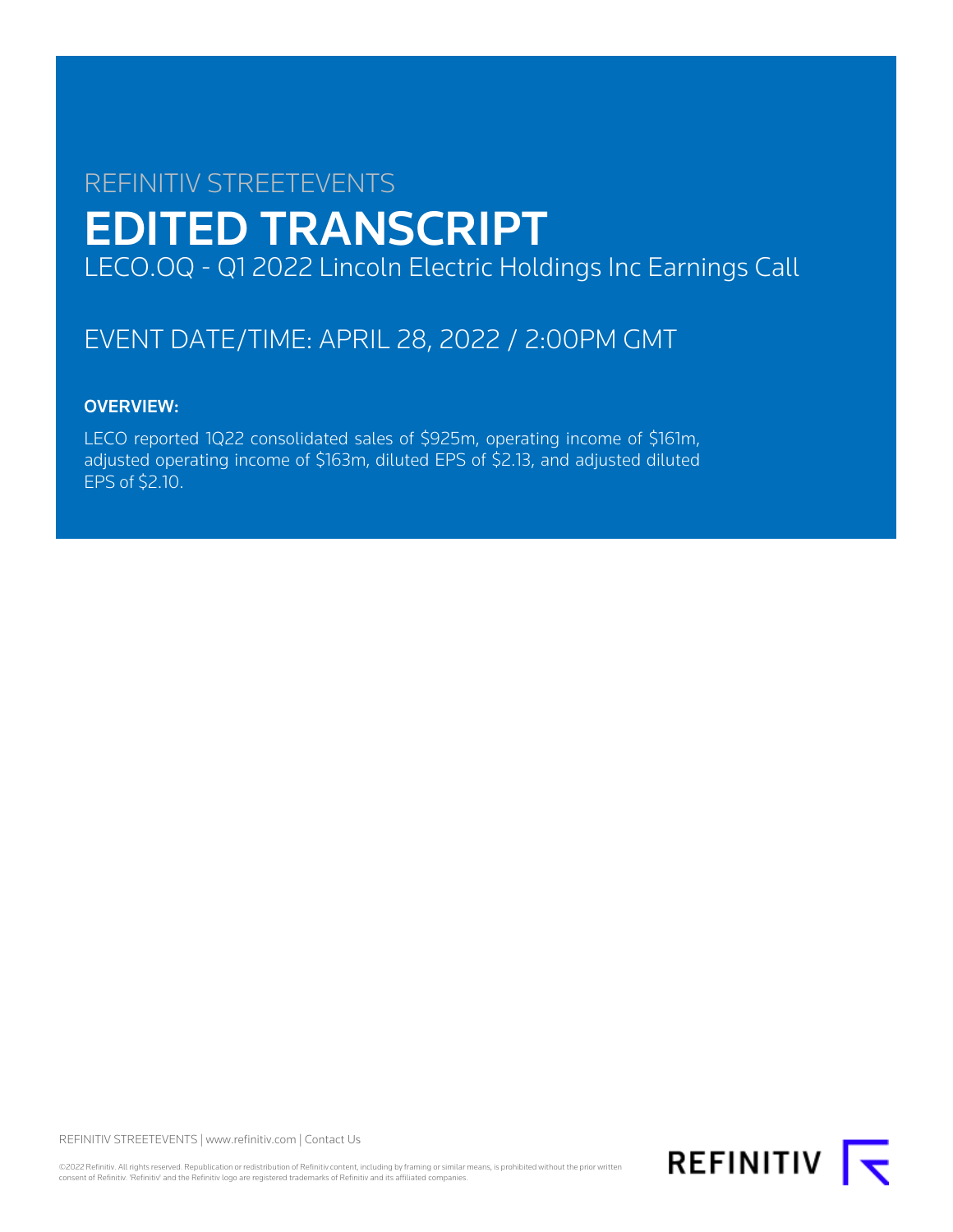# **CORPORATE PARTICIPANTS**

**[Amanda H. Butler](#page-1-0)** Lincoln Electric Holdings, Inc. - VP of IR & Communications **[Christopher L. Mapes](#page-1-1)** Lincoln Electric Holdings, Inc. - Chairman, President & CEO **[Gabriel Bruno](#page-2-0)** Lincoln Electric Holdings, Inc. - Executive VP, CFO & Treasurer

# **CONFERENCE CALL PARTICIPANTS**

**[Adam Michael Farley](#page-10-0)** Stifel, Nicolaus & Company, Incorporated, Research Division - Analyst **[Bryan Francis Blair](#page-4-0)** Oppenheimer & Co. Inc., Research Division - Director & Senior Analyst **[Dillon Gerard Cumming](#page-7-0)** Morgan Stanley, Research Division - Research Associate **[Mircea Dobre](#page-5-0)** Robert W. Baird & Co. Incorporated, Research Division - Senior Research Analyst **[Robert Stephen Barger](#page-9-0)** KeyBanc Capital Markets Inc., Research Division - MD & Equity Research Analyst

# **PRESENTATION**

#### **Operator**

<span id="page-1-0"></span>Greetings, and welcome to the Lincoln Electric 2022 First Quarter Financial Results Conference Call. (Operator Instructions). This call is being recorded. It is my pleasure to introduce your host, Amanda Butler, Vice President of Investor Relations and Communications. Thank you. You may begin.

# **Amanda H. Butler** - Lincoln Electric Holdings, Inc. - VP of IR & Communications

Thank you, Paula, and good morning, everyone. Welcome to Lincoln Electric's First Quarter 2022 Conference Call. We released our financial results earlier today, and you can find our release as an attachment to this call's slide presentation as well as on the Lincoln Electric website at lincolnelectric.com in the Investor Relations section.

And joining me on the call today is Chris Mapes, Lincoln's Chairman, President and Chief Executive Officer; and Gabe Bruno, our Chief Financial Officer. Chris will begin the discussion with an overview of our results and business trends. Gabe will cover our first quarter financial performance in more detail, and then we'll pass the call to Chris to conclude with a review of updated assumptions for the year. Following our prepared remarks, we are happy to take your questions.

Before we start our discussion, please note that certain statements made during this call may be forward-looking, and actual results may differ materially from our expectations due to a number of risk factors. A discussion of some of the risks and uncertainties that may affect our results are provided in our press release and in our SEC filings on Forms 10-K and 10-Q. In addition, we discussed financial measures that do not conform to U.S. GAAP. A reconciliation of non-GAAP measures to the most comparable GAAP measure is found in the financial tables in our earnings release, which is again available in the Investor Relations section of our website at lincolnelectric.com.

<span id="page-1-1"></span>And with that, I'll turn the call over to Chris Mapes. Chris?

#### **Christopher L. Mapes** - Lincoln Electric Holdings, Inc. - Chairman, President & CEO

Thank you, Amanda. Good morning, everyone. Turning to Slide 3. We're pleased to report record first quarter sales, profitability, earnings and return performance, executing on a strong start to 2022. Sales increased 22% to a record \$925 million, led by 22% organic growth. While we expected pricing strength from prior pricing actions, volume performance in our welding segments accelerated, reinforcing continued recovery momentum in end markets and demand for our automation solutions.



2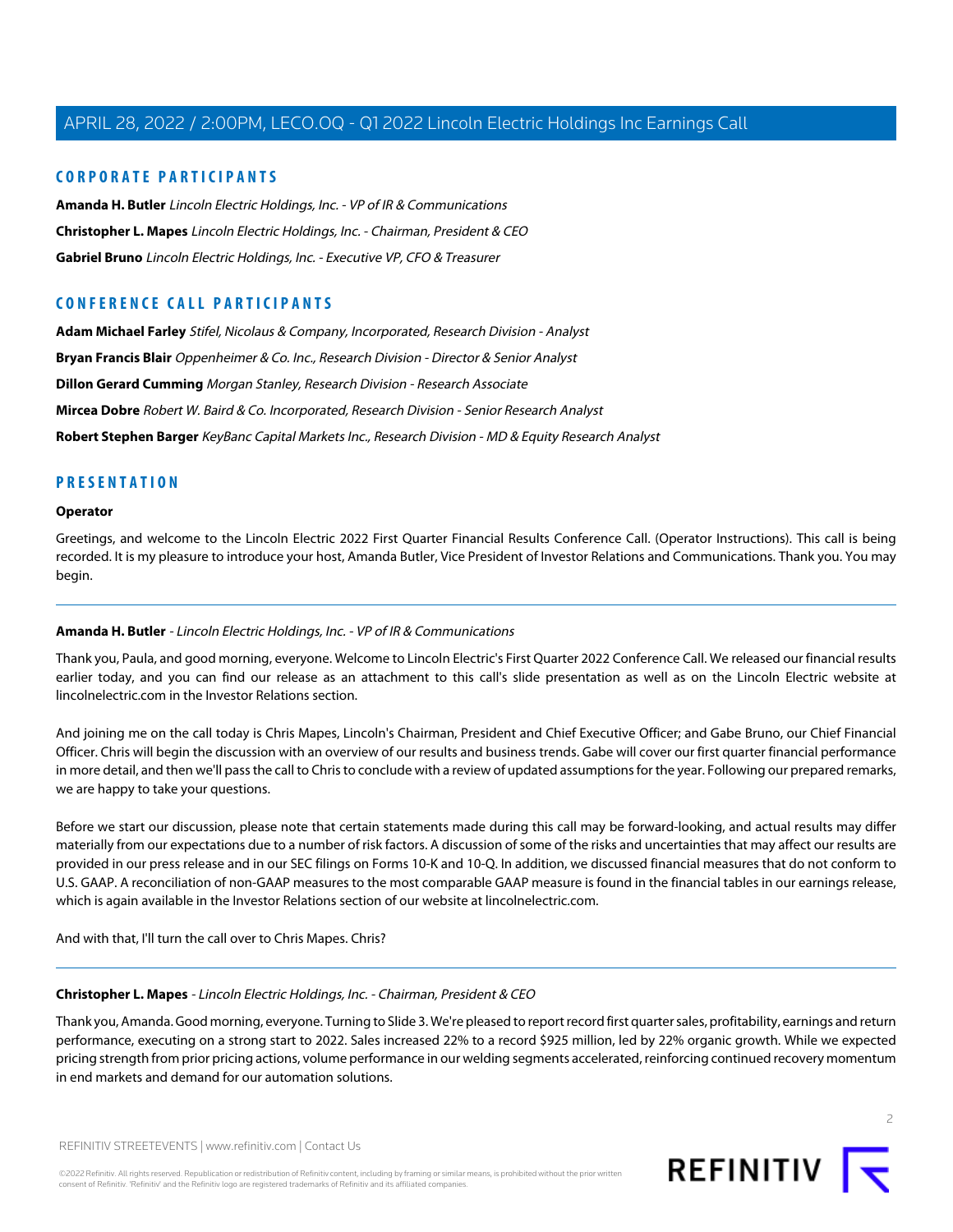In addition to volume leverage, our diligent management of inflation, improved operational execution and automation, mix and structural savings offset higher employee costs, delivering a record 17.6% adjusted operating income margin at a 32% incremental margin. All of our segments delivered strong profit performance within the mid- to high end of their higher standard strategy 2025 profit target ranges. Adjusted earnings per share increased 53% to \$2.10, a record performance. Additionally, we achieved a record 25% return on our invested capital and maintained strong cash flow generation. We returned approximately \$138 million to shareholders through \$105 million in share repurchases and paid out \$33 million in dividends.

In mid-March, we chose to cease operations in Russia. Russia represents less than 1% of sales and asset value, so the impact is immaterial. But our focus has been on the continued support and safety of our employees during this time. While a dynamic quarter to manage through, I am proud of our results and our team's ability to execute in this market.

Looking at the first quarter demand on Slide 4. Our organic sales increased 22%, with 3% volume growth. Demand improved through the quarter and benefited by a pull-forward in orders following the start of the Ukraine conflict as global supply chains were disrupted. In the quarter, all reportable segments, geographic regions and main product families, all achieved positive organic sales growth. Automation and consumable organic sales increased at a mid-20% rate and outperformed equipment organic sales, which increased mid-teens percent.

Our automation portfolio achieved a record \$154 million in sales in the quarter and is on track to achieve over \$600 million in sales this year. Our end markets are showing good momentum with positive customer sentiment despite the tight supply conditions as customer backlogs grow and they pursue capital investments. All end markets achieved organic growth in the quarter, led by infrastructure construction, automotive and general fabrication, which all grew above 20% and represent over 60% of our revenue mix.

Energy and heavy industries achieved high to low teen percent growth, respectively, reflecting tougher comparisons in heavy industries and some choppiness in demand given customer supply constraints. We expect to see accelerated demand sequentially from heavy industries, automotive and energy as customers continue to resolve supply chain constraints and infrastructure and energy investments are deployed into the market.

<span id="page-2-0"></span>And now I'll pass the call to Gabe to cover first quarter financials in more detail.

# **Gabriel Bruno** - Lincoln Electric Holdings, Inc. - Executive VP, CFO & Treasurer

Thank you, Chris. Moving to Slide 5. Our consolidated first quarter sales increased approximately 22% to \$925 million from a 19% increase in price and approximate 5% benefit from acquisitions, 3% higher volumes and a 4% unfavorable impact from foreign exchange. The weakening Turkish lira represented approximately 2/3 of the FX impact in the quarter. Starting April 1, in accordance with U.S. GAAP accounting rules, we will transition to a hyperinflationary accounting for our Turkey operations and will use U.S. dollars as their functional currency. This accounting change will not have a significant impact to the reported results of our Turkish business.

Our gross profit margin increased 210 basis points to 35.6% as benefits from volumes, mix, price management, improved operational execution and automation and structural savings offset higher raw material and freight costs, including an approximate \$7 million LIFO charge. We will continue to take actions to mitigate the impact of inflation as conditions warrant.

Our SG&A expense increased 14% or \$21 million due to approximately \$15 million from higher incentive compensation and employee costs as well as higher discretionary spending. SG&A as a percent of sales decreased 120 basis points to 18%. We expect upcoming quarterly 2022 SG&A expense on a dollar basis to be in line with first quarter levels.

Reported operating income increased 55% to \$161 million or 17.4% of sales. Operating income results included approximately \$2 million of rationalization charges. Excluding special items, adjusted operating income increased 49% to \$163 million or 17.6% of sales, a 320 basis point increase versus the prior year. Adjusted operating income benefited from improved volumes, mix, diligent pricing cost management and structural savings, which generated a 32% incremental margin. Other income was \$4.6 million in the quarter, primarily representing a \$3.7 million special item gain from the final settlement of a pension plan termination.



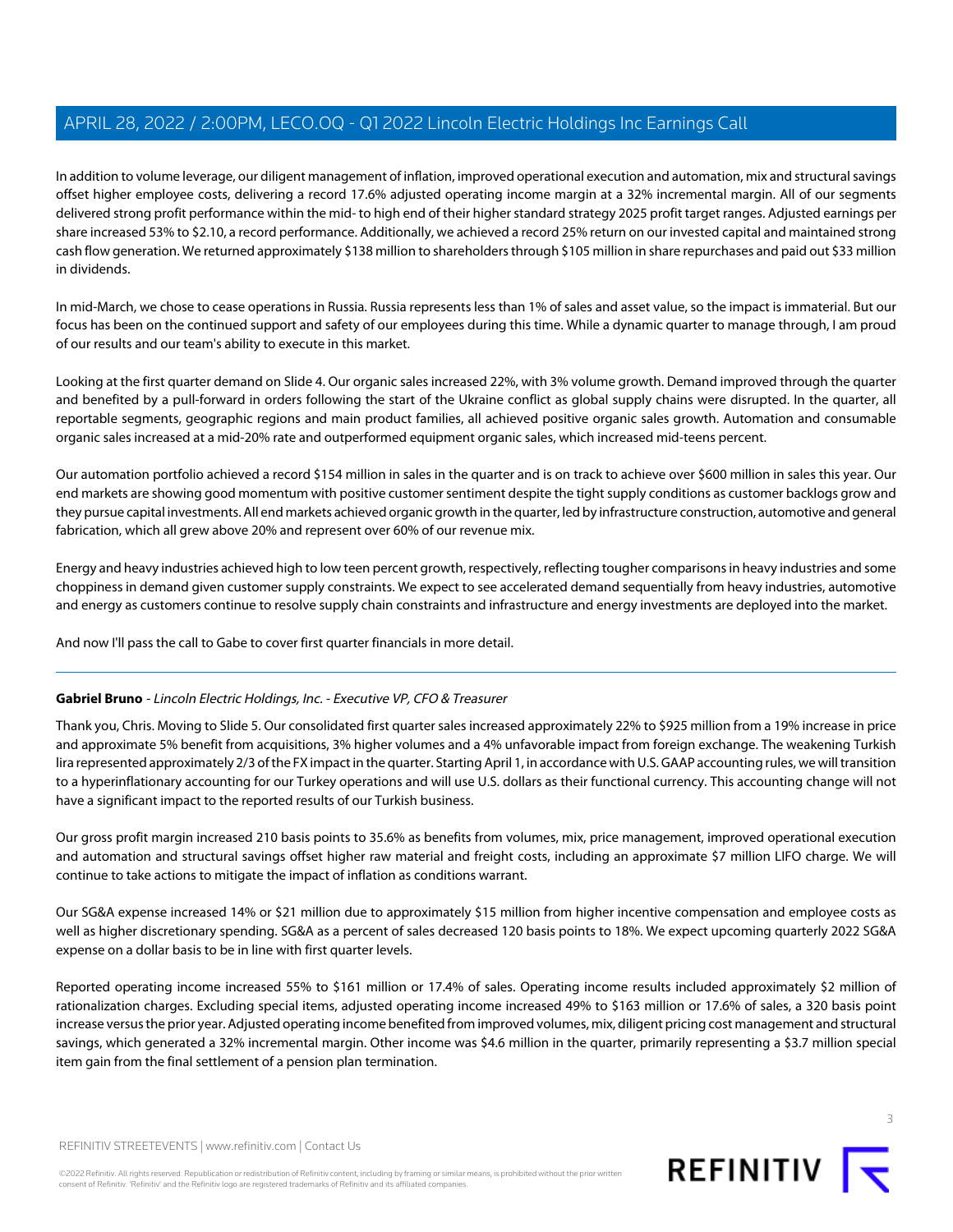Our first quarter effective tax rate was approximately 21% due to our mix of earnings and discrete items. We continue to expect our full year 2022 effective tax rate to be in the low 20% range, subject to the mix of earnings and anticipated extent of discrete tax items. First quarter diluted earnings per share increased 73% to \$2.13. Excluding special items, adjusted diluted earnings per share increased 53% to \$2.10.

Now moving to our reportable segments on Slide 6. Americas Welding segment's first quarter adjusted EBIT increased approximately 46% to \$112 million. The adjusted EBIT margin increased 310 basis points to 19.8% from volume growth, price management and operational improvements in automation, which allowed us to achieve our 2022 target of a low double-digit percent EBIT margin in that product area.

Americas Welding organic sales increased 25%, led by an approximate 20% benefit from pricing implemented to mitigate inflation and approximately 5% in volume growth. We achieved volume growth in all product areas in the region, led by equipment systems and automation. In addition, we were pleased to welcome the Kestra team in Brazil into the Lincoln Electric Company as a bolt-on acquisition on March 1. Kestra expands our specialty alloys capabilities in South America, and we expect the acquisition will contribute approximately \$10 million to \$15 million of annual sales to Americas Welding in 2022.

Moving to Slide 7. The International Welding segment's adjusted EBIT nearly doubled at 97% to \$37 million. The adjusted EBIT margin increased 570 basis points to a record 14% primarily from price management, favorable mix and benefits of operational improvement initiatives. Organic sales increased approximately 23%, driven by price actions taken to offset broad inflation in the region. Volumes declined by 50 basis points due to continued slow industrial activity in China, which impacted consumable demand in the Asia Pacific region. We expect this trend to continue into the second quarter as COVID lockdowns persist in China.

In Europe, order rates accelerated through the quarter and volumes increased by approximately 2% on strong industrial activity in that region, including in the automotive and general fabrication sectors. A portion of the European volume growth may also reflect some accelerated buying following the start of the Ukrainian conflict and a subsequent surge in regional raw material costs. The segment also benefited from approximately 8% sales growth from our Zeman Automation acquisition, which has now anniversaried in the second quarter.

Moving to the Harris Products Group on Slide 8. First quarter adjusted EBIT increased approximately 5% to \$20 million, and the adjusted EBIT margin decreased 250 basis points to 14.4% against a challenging prior year comparison. On a sequential basis, the adjusted EBIT margin improved 100 basis points as we progress on our acquisition integration initiatives. Harris' organic sales increased approximately 9% and 6% higher price to recover rising raw material costs and 3% higher volumes reflecting strength in industrial applications and in specialty gas. The segment also benefited from a 14% increase in sales from the FTP acquisition serving the HVAC market, which will anniversary in August.

Moving to Slide 9. We generated \$43 million in cash flows from operations, which is seasonally lower in the first quarter. Working capital increased on higher sales levels and remains elevated to support the recovery and mitigate supply chain constraints.

Moving to Slide 10. We continue to pursue growth investments in the first quarter with an 88% increase in CapEx, spending approximately \$90 million in the quarter, led by projects focused on long-term capacity needs, production upgrades, automation and investments and improve our competitive cost position. We also funded our Kestra acquisition, which will contribute to our record 25% ROI performance over time. Additionally, we repurchased \$105 million of shares in the quarter, and we will continue to repurchase shares opportunistically as we balance capital allocation between growth investments, such as M&A and shareholder returns, including our long-standing dividend program.

Before I pass the call back over to Chris to discuss our updated assumptions for the balance of the year, I would like to reiterate the strength of our balance sheet with ample liquidity and investment-grade profile with no near-term debt maturities and expected 90% cash conversion this year.

# **Christopher L. Mapes** - Lincoln Electric Holdings, Inc. - Chairman, President & CEO

Thank you, Gabe. Turning to Slide 11. We're entering the second quarter with strong momentum in order rates and record backlogs. And while the operating environment has become incrementally more challenged in our international markets, we are increasing our full year organic growth assumptions to now be in the mid-teens percent range. This compares to our prior assumption of a high single-digit to low double-digit percent

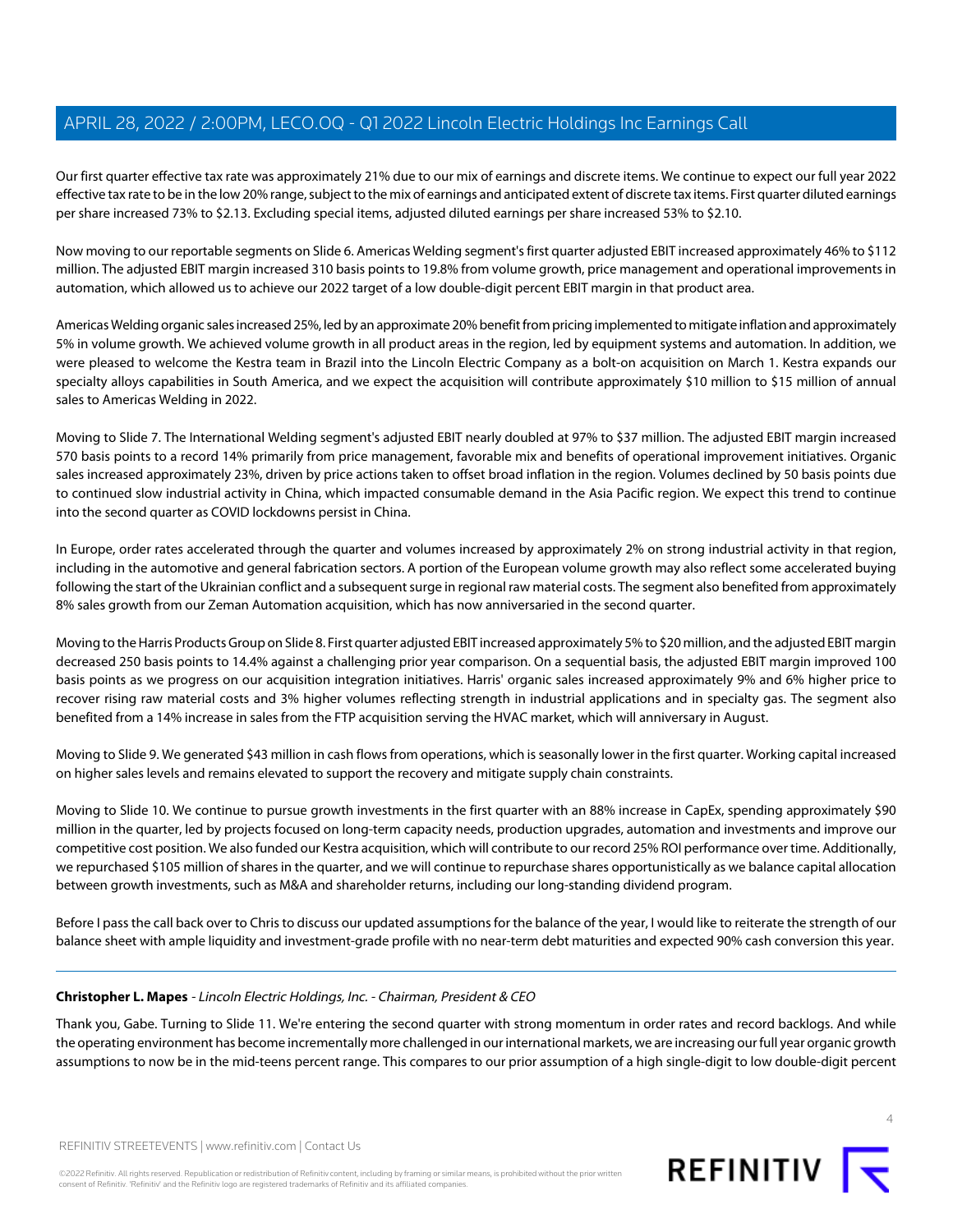organic growth rate. The increase reflects better-than-expected volume performance and additional price increases taken to mitigate rising raw material inflation.

Operational improvements in our automation portfolio and Americas Welding and continued structural savings in Europe have prompted us to increase our incremental operating income margin range to now be in the mid-20% range as compared to the low to mid-20% range. Our team continues to demonstrate our ability to generate superior value under challenging conditions and external risks, which are highlighted on Slide 11. We are effectively managing inflation and supply chain constraints. And while our direct exposure to many regional challenges is limited, we are monitoring for secondary impacts, and our teams are developing contingency plans to mitigate possible disruptions.

We continue to prioritize the safety of our organizational and focus on our customer-first service plan, and we are executing on our higher standard 2025 strategy to drive higher returns over the cycle.

A critical component of our strategy is growth. In our last Slide 12, we've highlighted 3 growth technologies that have recently entered the market and are receiving strong positive feedback from our customers. Cobots represented one of our fastest-growing product areas within automation in the first quarter. This simple automated technology offers small- and medium-sized fabricators the ability to automate various weld activities using non-welders to program and work side-by-side these mobile robotic weld units. Many customers view this solution as a low barrier, low-risk entry into automation to maintain or grow their weld capacity, addressing lack of skilled labor in the marketplace.

We're very excited about our patented laser hot wire technology for aluminum and steel electric vehicle battery systems. We are hosting an EV seminar in early May at our headquarters to present the superior weld performance. This unique Lincoln solution offers the EV automotive industry versus alternate solutions in the market at a time when capital investment for EV platforms is ramping up.

And finally, we're seeing positive adoption of our large-scale metal 3D printing solution. We just announced a successful project with Chevron with a 3D printed unique 500-plus pound nickel alloy spare parts in just days for one of their refineries. This kept them on a maintenance schedule on track. These examples are just a small representation of the innovation and process improvements our team brings to the market to help our customers build a better world.

And now I'd like to turn the call over for questions.

# **QUESTIONS AND ANSWERS**

#### <span id="page-4-0"></span>**Operator**

(Operator Instructions) Your first question is from the line of Bryan Blair with Oppenheimer.

# **Bryan Francis Blair** - Oppenheimer & Co. Inc., Research Division - Director & Senior Analyst

I was hoping you could provide a little more color on how orders trended through the first quarter and whether you're seeing a divergence in demand trends -- or a meaningful divergence in trends with Americas versus international welding in the early part of the second quarter.

#### **Gabriel Bruno** - Lincoln Electric Holdings, Inc. - Executive VP, CFO & Treasurer

Yes, Bryan, so just when you think about the quarter, we did see an acceleration progress throughout the quarter. That's pretty broad-based. We did announce a price increase beginning of April. So we do believe we have a little bit of pull-forward and some activity. And so because of that, we think about kind of first and second quarter being on balance, less maybe traditional seasonality into the second quarter. But we continue to see good strength, good demand progression into the second quarter here. So we're pretty pleased with what we're seeing.



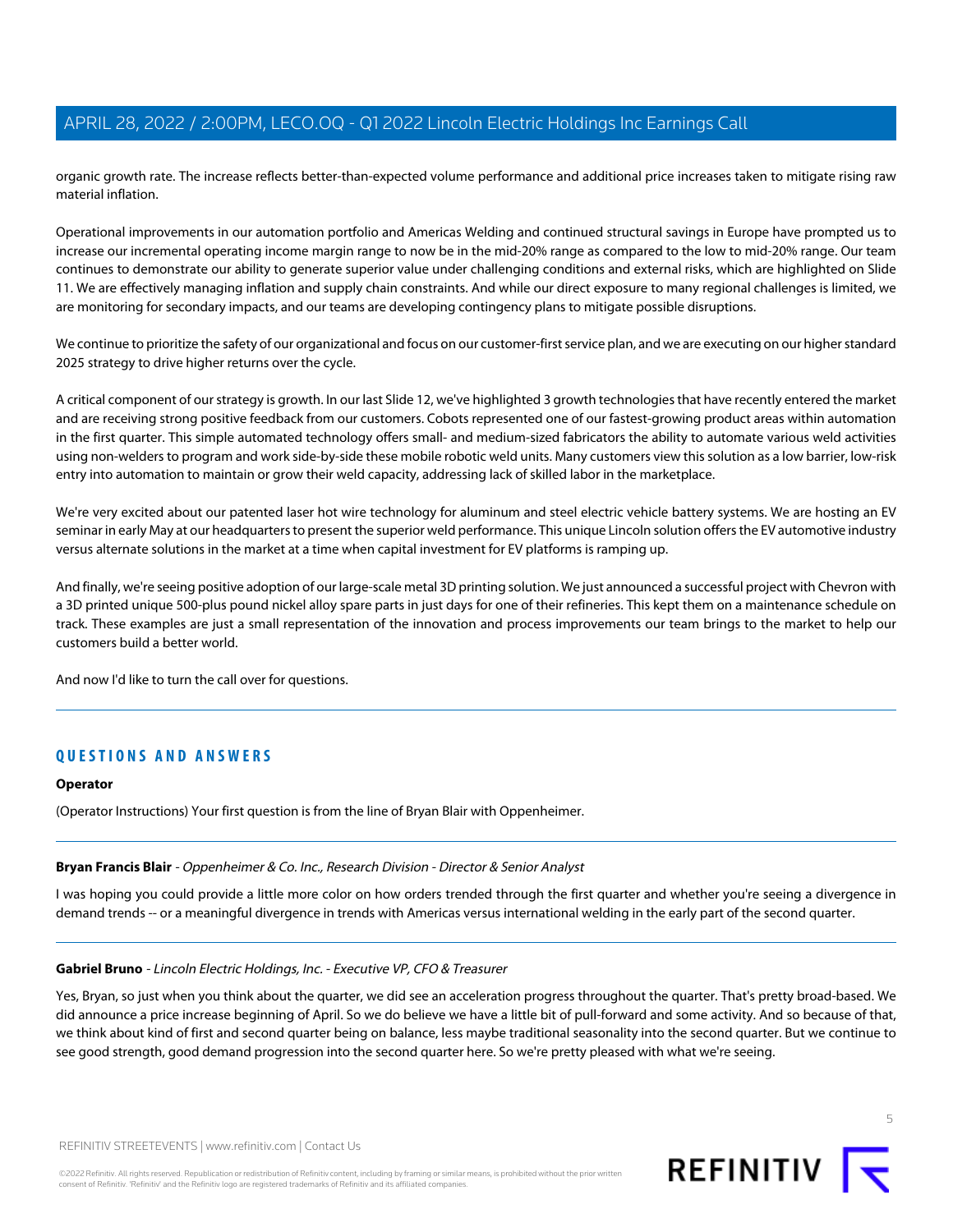## **Christopher L. Mapes** - Lincoln Electric Holdings, Inc. - Chairman, President & CEO

Yes, Bryan, I'd just add, one of the things about the business that we saw as we were migrating through 2021 and trended even more favorably as we're moving into '22 with part of the positive inflection in energy is that we just see such momentum in the global segments. And that momentum is positive for us.

And in our discussions, I think actually there's more regional risk as it relates to demand than there is right now within the segments because of the momentum that are in the segments today, and that regional risk certainly is more on the international side with the disruptive risks of the invasion and the European market and some of the COVID challenges that are there in China. I think that's where I actually see any risk to the momentum. But our segments are strong. Our solutions are strong. Our backlog is up. We have some very positive trending as we're moving into the rest of '22.

#### **Bryan Francis Blair** - Oppenheimer & Co. Inc., Research Division - Director & Senior Analyst

I appreciate the color there. And automation was obviously a highlight in the quarter, up mid-20s in revenue. Would you be willing to speak to growth expectations for the full year in automation and additive? And you mentioned the step up to low double-digit EBIT margin. So you are at least on track to achieving that goal for the year. Could that perhaps go a little bit higher?

# **Christopher L. Mapes** - Lincoln Electric Holdings, Inc. - Chairman, President & CEO

Yes. So look, a great start to the year for the automation business. And we've been talking about the positive trends there. It was expected within our business. We saw a positive improvement throughout 2021. Certainly made another step change now as we're moving into the initial part of '22. And what I really like about that is we see the strong demand across the host of the industries. We see the cobots as an example of that. We see the acquisitions that we brought in that are also a catalyst. But I also see inside the business some of the operating improvements that we were looking for inside our automation business. And we saw those improvements in Q1.

So automation, really strong step. And if you look at the automation business, we entered the year being at really a \$500 million run rate, and now as we look at the end of Q1, we're at a \$600 million run rate. So just really strong performance from that business, a really good start.

Additive, I still think about it a little bit differently. This was an enormously successful project for us. And I believe that we can work with Chevron as a way to assist us in maybe bringing this into other areas of the energy market. I think it gives us even more confidence of the value proposition of this technology. And granted we just put that release out just a couple of days ago. We're still having those discussions with Chevron, but the success of this technology and creating a solution for them certainly gives us great confidence in our ability to drive Additive as a solution within the portfolio for Lincoln Electric and still very confident in it as a long-term product as it continues to be adopted across a host of industries.

#### <span id="page-5-0"></span>**Operator**

Your next question is from the line of Mig Dobre with Baird.

#### **Mircea Dobre** - Robert W. Baird & Co. Incorporated, Research Division - Senior Research Analyst

I also want to ask about automation. So I'm curious if we can get a little more color in terms of either the verticals that are driving this growth. Anything happening outside of the automotive vertical that we should kind of know about? And then I'm also curious if some of the supply chain challenges, and I'm thinking about chips specifically that are impacting the robot manufacturers, are to some degree holding back your growth. So presuming that that wouldn't be a problem, I'm wondering if this business would actually be in a position to grow even faster than what we're currently seeing here. And related to that, are you getting the sense that the supply chain is improving at all? Or are we sort of still struggling the way we have for the past couple of quarters?

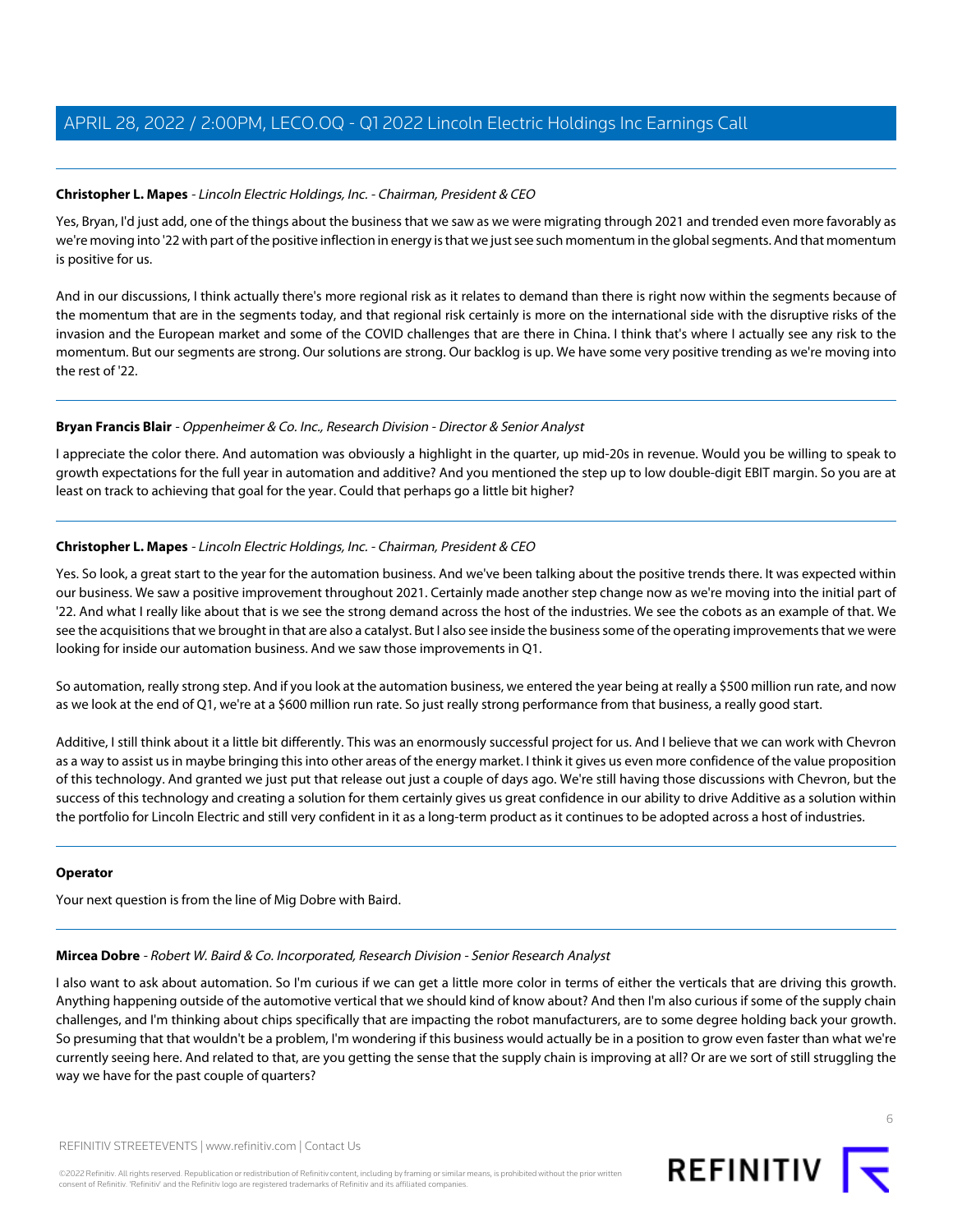# **Christopher L. Mapes** - Lincoln Electric Holdings, Inc. - Chairman, President & CEO

So look, Mig, thanks for the comments. I'm actually going to take your questions in a reverse order. So let's start with exactly whether we think the supply chain is getting better. I will tell you that our teams globally are doing an exceptional job of mitigating the potential impact for our customers. And I will tell you that we are using our balance sheet as a way to advance raw materials and components to try to minimize that impact. We're using our engineering resources to assist us in finding other available components or products that we can utilize in our systems.

Our teams are just doing really an exceptional job. I did a video this morning for our teams around the world, talking about our results, and it was one of my first comments because I realize that it's still very difficult, but that's an important point. The supply chains are still very challenged. We're managing it. We've been managing it for a while, but I'm not mitigating the challenge, which is still there.

As it relates to those chips and chip components into some of our supply base in automation and could that minimize or could it have minimized some of our growth, I will tell you, without question, minimized some of our growth in the back half of 2021. They -- we had a couple of scenarios where they were very challenged and they still are challenged relative to that piece. But we have seen some improvements as it relates to that, and that would primarily be in the robotic arm manufacturers and the supply we would have of those units to be able to drive those into our automation cells as we're providing those to the marketplace. And as you can imagine, we need those robotic arms also to be able to deliver the cobot growth that we're looking for in the marketplace, which was probably minimized early. So I think that got slightly improved, but you could certainly argue that we could have potentially accelerated some growth in automation if we would have had a smoother supply chain in some of those areas.

And then to your first question, which is, what are we looking at as it relates to the segments? I will tell you, we've done a lot of segment work. And we brought in the Zeman acquisition in 2021, which is very focused in the structural steel marketplace. We've had other solutions in structural steel. Structural is one of those areas outside of automotive, which is very strong for us. We continue to see strength in appliance. We see strong strength in general fabrication. So yes, automation and automotive still has a real strong portfolio. But the growth and the execution in Q1 was very broad across the host of those industry segments.

# **Mircea Dobre** - Robert W. Baird & Co. Incorporated, Research Division - Senior Research Analyst

Appreciate the color. Then I guess my second question, you used the term pull-forward and when an analyst hears that, he have to ask about it. Is there any way to quantify maybe what this pull-forward in demand is related to Russia and Ukraine. I'm presuming that all of this happened in Europe rather than your Americas business. And in terms of what was pulled forward, is it all consumables? Or has that been impacting equipment demand as well?

# **Christopher L. Mapes** - Lincoln Electric Holdings, Inc. - Chairman, President & CEO

So look, it's a great question, Mig, and I wish I had a cleaner answer for you. So at the end of the day, was it more prevalent internationally than globally? Yes. Although I would tell you that some of the raw material impacts that were impacted by the invasion, things like nickel and other steel commodity products did permeate across global markets, and we did have to do pricing actions here in the Americas market, which might have brought some volume in. And it's just difficult for us to give you a finite number. So we decided to talk about the fact that we think it will probably moderate or eliminate what normally would be that sequential move we would see between Q1 and Q2.

But my other comment, because I just think it's critically important, is that irrespective of that just an exceptional quarter for Lincoln Electric. I mean I'm just very proud of the performance. Yes, we might have had a slight benefit associated with that. But at the end of the day, I think a really good executed quarter for us and a strong start to 2022.

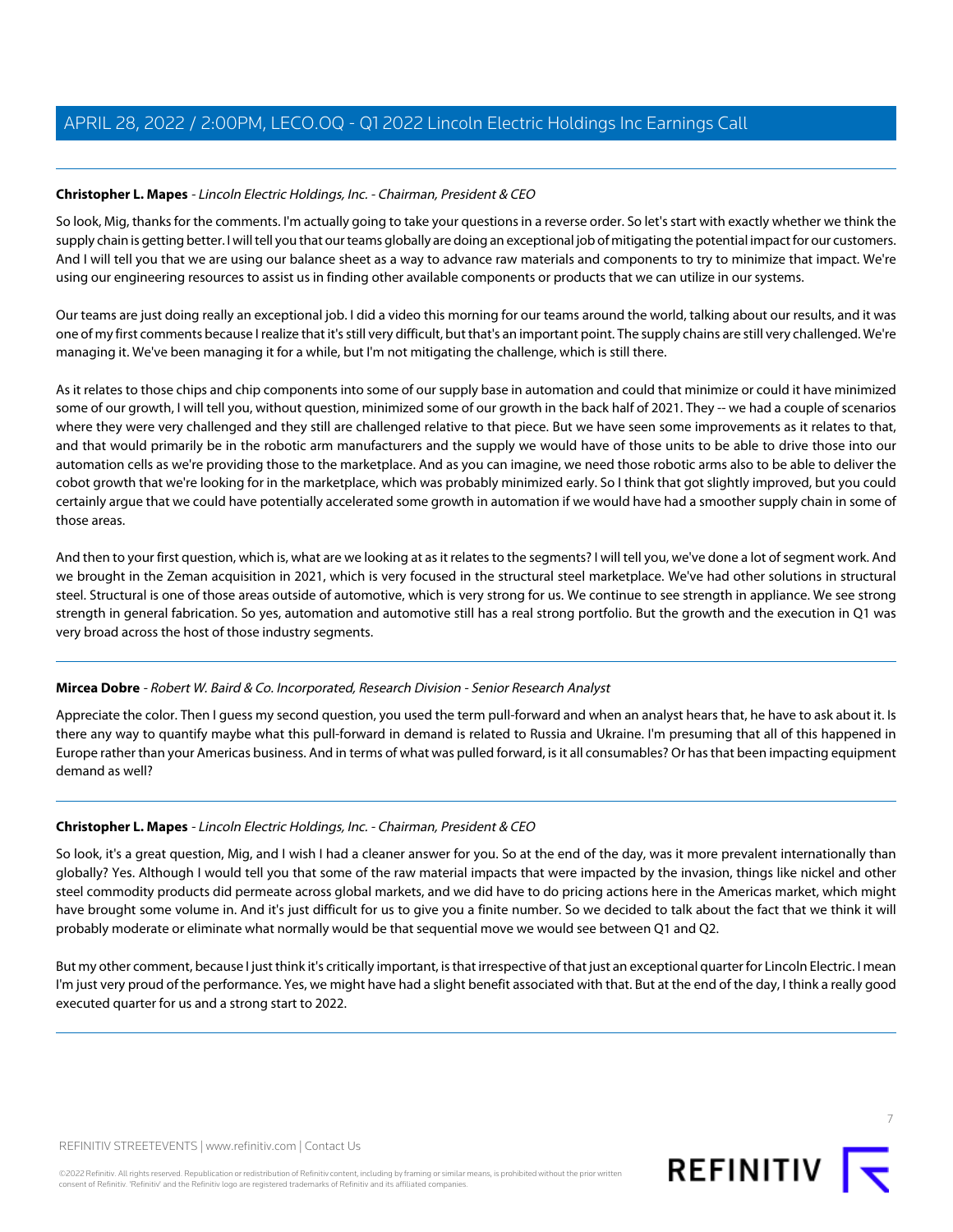## **Mircea Dobre** - Robert W. Baird & Co. Incorporated, Research Division - Senior Research Analyst

I see. If I may, 1 final question. Your incremental margins were quite a bit better than what we were expecting in both International and Americas. So I guess my question on International specifically, how should we think about incremental margins going forward? Presumably, 50% is not the right assumption to be made, but given the distortions that we're seeing in pricing here in Turkey, maybe you can comment on Turkey, if that at all had an impact in the quarter as it pertains to the incremental margins. Really directionally any help here would be appreciated.

# **Gabriel Bruno** - Lincoln Electric Holdings, Inc. - Executive VP, CFO & Treasurer

So Mig, keep in mind, as we progress our International business throughout 2021, we continue to increase the performance on our EBIT margin. So we're comparing less than double digits last year to our 40% this year. And that does come from just broad-based execution. The structural savings, we continue to shape our business model. You see that. It is going to temper as we progress the year. I mean we don't give incremental margins at a segment level. But we did have a pretty sizable step-up in our International business, which continues from what the business model and the acceleration we saw throughout 2021.

As it relates to Turkey, think about Turkey as a flip between -- on a go-forward basis between the FX impact and pricing. So that business, which represents less than 5% of our business, but significant impact on FX, has targeted pricing that ties larger to the U.S. dollar and euro. And so when you see the devaluation that we have seen in Turkish lira, that resulted in actions on pricing. So about 2/3 of that FX impact becomes an impact on pricing. And as we anniversary on a U.S. dollar functional currency, you'll see that impact move from FX into pricing.

#### **Christopher L. Mapes** - Lincoln Electric Holdings, Inc. - Chairman, President & CEO

Yes. And Mig, you saw from our comments that we've elevated our incremental margin expectations for the business for the year. And as Gabe said, we really don't get into the incremental margins by region. But if you look at the business and you know this business well, once we've had improvement in the automation space and the international space, which drive higher incremental margins for the business, it's a positive.

# **Mircea Dobre** - Robert W. Baird & Co. Incorporated, Research Division - Senior Research Analyst

Right. But to clarify, Gabe, you're saying that this movement on Turkey is not something that has an outsized contribution to segment margin.

#### **Christopher L. Mapes** - Lincoln Electric Holdings, Inc. - Chairman, President & CEO

Yes, that's right. That's correct.

# **Gabriel Bruno** - Lincoln Electric Holdings, Inc. - Executive VP, CFO & Treasurer

Just think about it as we -- in my comments, we're not going to see a significant impact on the Turkish results going to U.S. dollar, functional currency. The business, again, is largely managed in consideration of the euro and U.S. dollar movement.

#### <span id="page-7-0"></span>**Operator**

Your next question is from the line of Dillon Cumming with Morgan Stanley.

#### **Dillon Gerard Cumming** - Morgan Stanley, Research Division - Research Associate

Maybe to ask the question on incrementals in a different way. Obviously, 1 quarter doesn't make a year, but you just put out the 25 target last quarter. As you pointed out, you're already at the high end of the range in the Americas, high end in International. Would you kind of characterize

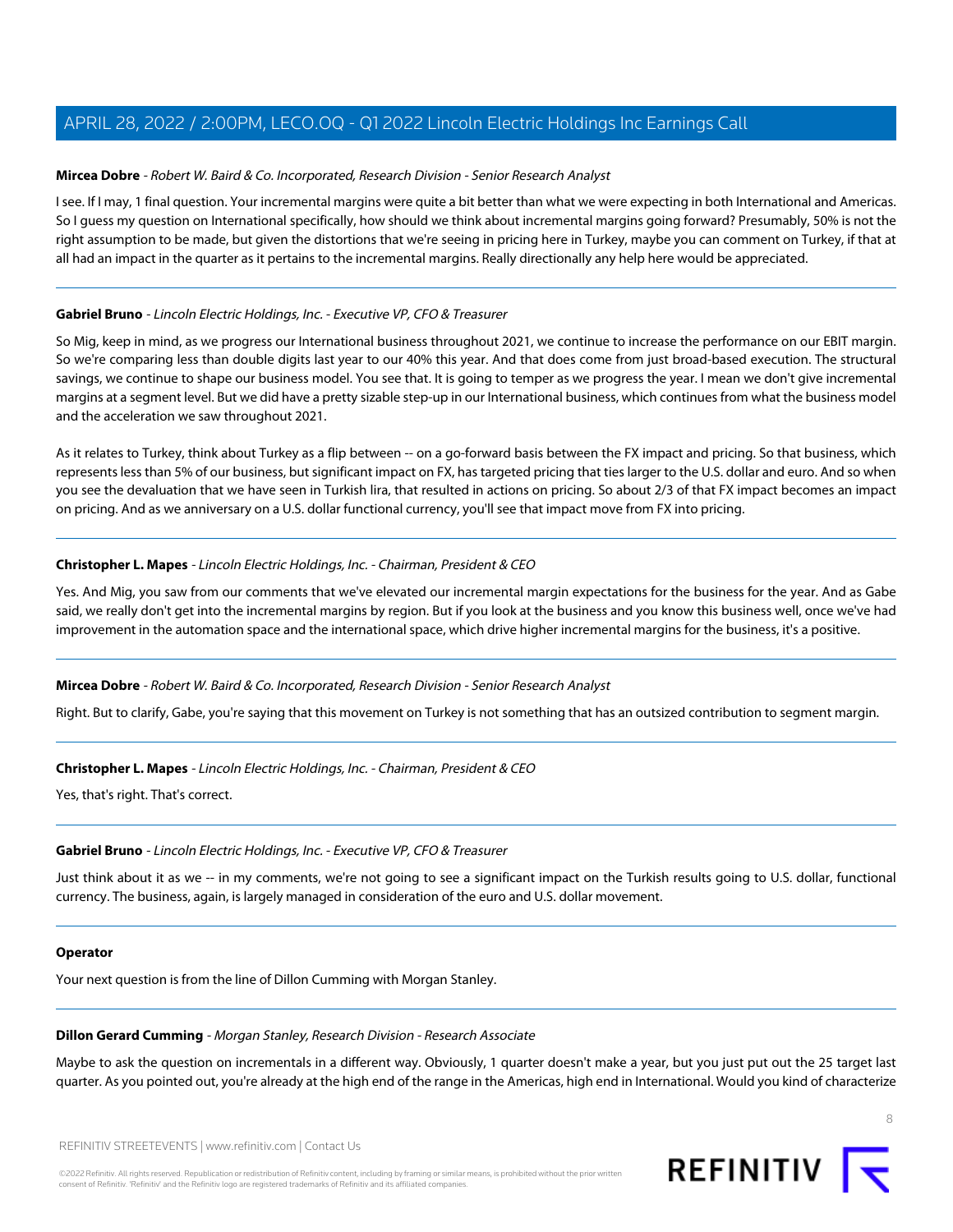the current level of margin performance as sustainable? And I guess, if so, do you feel like you might have to kind of reevaluate the higher end of those targeted ranges over the next few quarters?

# **Christopher L. Mapes** - Lincoln Electric Holdings, Inc. - Chairman, President & CEO

Well, look, we certainly believe that those ranges that we executed on in the quarter are achievable. We've got them out there in our long-term strategy. And you're right, Dillon, at the end of the day, it's 1 quarter. We say we need to be able to perform at those levels through the cycle when we talk about the longer-term strategy. Am I excited about being able to share with our employees that we can obviously achieve those levels because we are in Q1? We probably won't revisit that discussion until we've achieved that type of performance for a period of time. And I think it's a positive sign on the execution of the strategy, and I think it's a positive sign on the way we're executing on the strategy.

And what I mean by that is just the breadth of the performance within Lincoln Electric in the quarter, execution on productivity initiatives that we've gotten within our automation business and globally with our restructuring and the work that we're doing on our business model internationally, growth in a host of the areas in our business, a step change in improvement in the operating model in automation where we bring that to the double-digit growth -- or double-digit operating margins that we're looking for, and obviously significant growth factor certainly forward as it's performed in Q1. So lots of positive elements to be able to highlight. We'll continue to watch that, but it is a positive for us to be able to show that level of performance in Q1.

#### **Dillon Gerard Cumming** - Morgan Stanley, Research Division - Research Associate

Got you. Yes, fair points and certainly encouraging. Maybe just a second question, not to belabor the point on price too much. Obviously, super strong in both the core welding segments. I guess, first, are you getting a sense that it might be kind of hitting the upper bound, in terms of like what's acceptable to customers? And I guess related to that, are there any growing concerns around the sustainability of that price in terms of being able to hold on to it if inflationary pressures start to kind of moderate a bit in the back half?

# **Christopher L. Mapes** - Lincoln Electric Holdings, Inc. - Chairman, President & CEO

Well, look, if inflationary pressures start to moderate, then obviously we'll have to manage that within the business profile. And I think Lincoln Electric has shown an ability to manage that effectively. I think at the point in time today that, look, I'm not going to share with you that there are any customers in the world that like some of the inflationary dynamics that we've seen in the business. We don't like them at Lincoln Electric, but we have some of those inflationary pressures. I think our customers recognize that we're trying to drive them with solutions that improve their processes, improve productivity and that there's inflation in the marketplace, and it's got to be moved and Lincoln is going to bring that inflation in the marketplace when it has to.

And as it relates to the whole discussion around mitigating, we're just not seeing it mitigate at this point. We still believe we're an inflationary market. We've seen inflation. We -- you'll see that. And quite frankly, the charges we had to take in our LIFO charges in the quarter, we're seeing that in our employee costs. But Lincoln is also trying to drive productivity as a way to minimize some of that impact to our business. So we'll manage that inflation as we're moving forward. I'm just not comfortable in saying at this point that the inflation is starting to moderate or that we've seen at cresting within the business.

#### **Operator**

(Operator Instructions). Your next question is from the line of Steve Barger with KeyBanc Capital Markets.



 $\circ$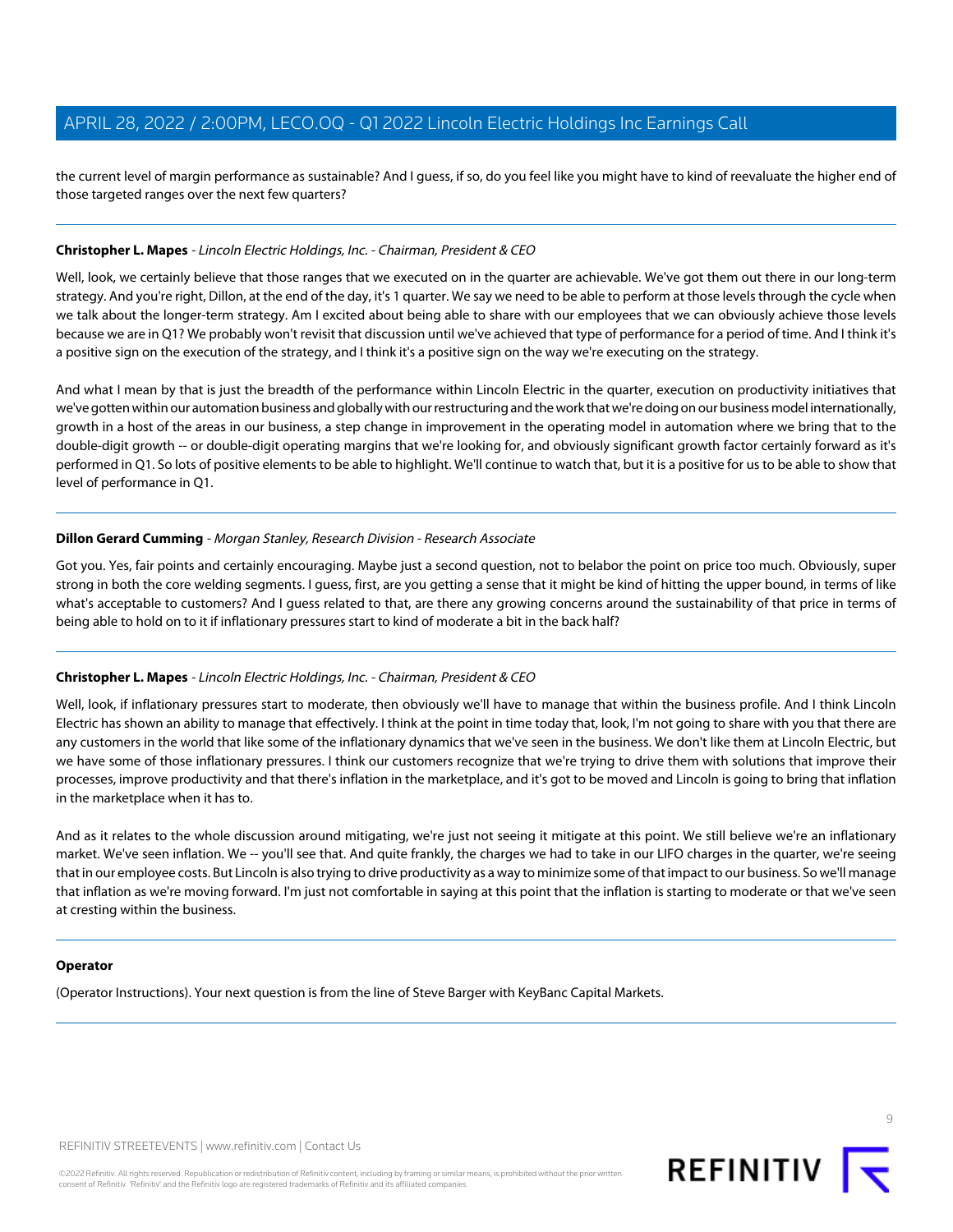# <span id="page-9-0"></span>**Robert Stephen Barger** - KeyBanc Capital Markets Inc., Research Division - MD & Equity Research Analyst

The revenue comp from 2Q '21 was 40%, right? It was really strong. And you did say there could be some pull forward this quarter from the April price increase. Do you think you can put up double-digit growth in 2Q? Or is that more single digit and then you reaccelerate in the back half? I'm just trying to think about the cadence.

#### **Gabriel Bruno** - Lincoln Electric Holdings, Inc. - Executive VP, CFO & Treasurer

Yes, Steve, as you think about cadence, we're looking at steady, strong demand going into the second quarter. Our comments are more so related to the traditional seasonality that you would otherwise see in second quarter versus first quarter. So as you know, we're probably in the range of low to mid-single digits on progression from first quarter to second quarter. So we just believe that with the activity we saw as we ended the first quarter, that's probably going to be more in balance.

#### **Robert Stephen Barger** - KeyBanc Capital Markets Inc., Research Division - MD & Equity Research Analyst

Got you. Okay. And if I look at the trends over the last 3 quarters, we've seen the sales contribution from volume decelerate and the contribution from price has accelerated, obviously, in response to the inflationary environment. But can you talk about how you're thinking about the contribution from price and volume relative to the mid-teens organic growth expectation for the year?

#### **Gabriel Bruno** - Lincoln Electric Holdings, Inc. - Executive VP, CFO & Treasurer

Yes, Steve. So I'd like to anchor around that mid-single digits on volume assumptions. So just thinking about question. First quarter was over -slightly over 3%. So we expect to see some acceleration in the balance of the year for volumes.

#### **Robert Stephen Barger** - KeyBanc Capital Markets Inc., Research Division - MD & Equity Research Analyst

Right. Okay. Good. And Chris, really great to hear you talking about cobots. I was listening to another call from a major cobot OEM, and they said they're working with third-party application developers for welding attachments. And they saw 100% growth rate year-over-year there. So my question for you is, are you partnering with cobot OEMs? Or how are you going to market to make sure you're getting the share you want for that specific niche?

# **Christopher L. Mapes** - Lincoln Electric Holdings, Inc. - Chairman, President & CEO

Well, we are partnering. At the end of the day, we've got relationships out there with individuals who have portions of the technology. And I think the key element of why we're in such a strong position to be able to be the market share leader with this application is that at the end of the day, it's moving through the channel and more importantly, it's going to those customers because they've got welding challenges. And when they've got welding challenges, they don't think about a cobot integrator; they think about Lincoln Electric. And so they're turning to us, and we're bringing them that solution.

I'll also share with you that we have a host of individuals that want to continue to talk to us about partnering with Lincoln as it relates to cobot applications. So getting to the market. And I will also share with you that we saw this market company very early and last year in utilizing our balance sheet as a way to prepare ourselves for growth in the marketplace, we brought forward a lot of commitments that we needed for components to be able to meet that demand in the marketplace. So we think we're well positioned. We love the solution and expect it to continue to grow at accelerated rates within the business throughout the rest of the year.

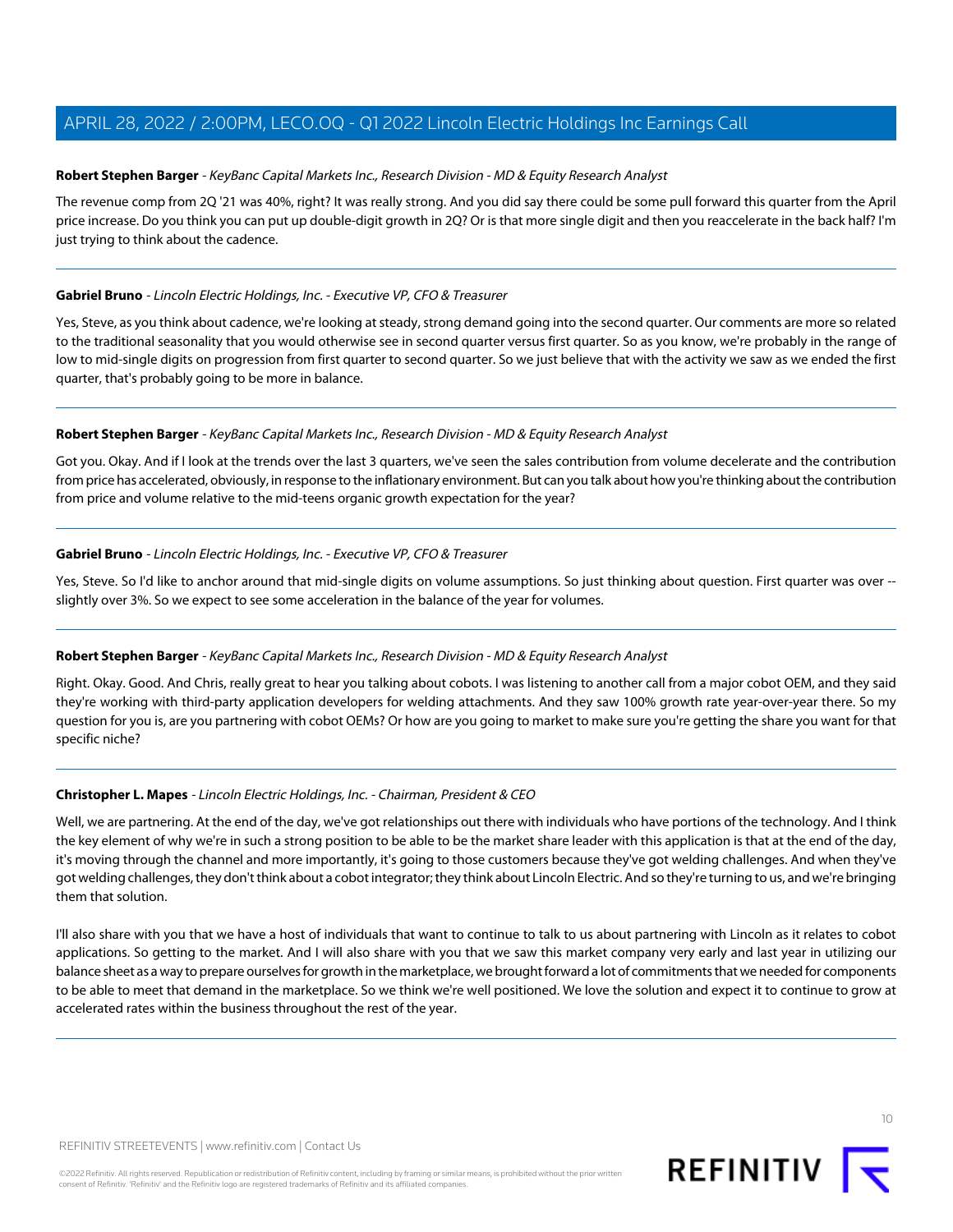## **Robert Stephen Barger** - KeyBanc Capital Markets Inc., Research Division - MD & Equity Research Analyst

That's great. Can you tell us what percentage of the automation segment for you of the \$600 million that you expect for this year is oriented towards cobots versus the bigger robotic sales?

#### **Christopher L. Mapes** - Lincoln Electric Holdings, Inc. - Chairman, President & CEO

As you can imagine, it's starting from a base of 0, Steve, with a new technology like that, it's still rather minimum, but it's got -- I wouldn't have any trouble with doing some ratio and telling you it's growing at well over 100%. That's not anything that's going to help you out. It's a great solution. But it's a small portion of this growth. This growth that you're seeing in automation is the broader growth that we have across the segments that certainly include the cobots, but it's a multitude of solutions that are driving that growth.

#### **Operator**

<span id="page-10-0"></span>And your last question is from the line of Nathan Jones with Stifel.

#### **Adam Michael Farley** - Stifel, Nicolaus & Company, Incorporated, Research Division - Analyst

This is Adam Farley, on for Nathan. Turning to China, what is the revenue exposure there?

#### **Gabriel Bruno** - Lincoln Electric Holdings, Inc. - Executive VP, CFO & Treasurer

It's less than 5%, Adam.

#### **Adam Michael Farley** - Stifel, Nicolaus & Company, Incorporated, Research Division - Analyst

Okay. And with everything going on with the lockdowns in Shanghai, do you expect China to get worse in the short term? Or maybe what's included in guidance on when that improves?

# **Christopher L. Mapes** - Lincoln Electric Holdings, Inc. - Chairman, President & CEO

Yes. Look, China, as we've all seen in the news, has been challenged, and we've had those challenges in Q1. We expect those challenges to probably continue, but we don't expect them to be any more material than what they were for us that impacted us in Q1. As Gabe shared, it's less than 5% of our revenue, and our teams are doing what we can to manage through some of the protocols that are required in that market.

#### **Adam Michael Farley** - Stifel, Nicolaus & Company, Incorporated, Research Division - Analyst

Okay. And turning to the impact from COVID in the quarter, the Omicron wave impacted earlier in the quarter. Was there any impact from employee absenteeism and did that impact production scheduling at all?

#### **Christopher L. Mapes** - Lincoln Electric Holdings, Inc. - Chairman, President & CEO

Yes. Look, like all manufacturers, we've had to manage challenges associated with the labor base, whether that is COVID-related or other challenges associated with turnover in various markets. So I'm confident that it probably had some level of impact in the business, but it certainly wasn't material. Our teams managed through that as best that they could. I really don't see that as a material impact within Lincoln Electric in the quarter.